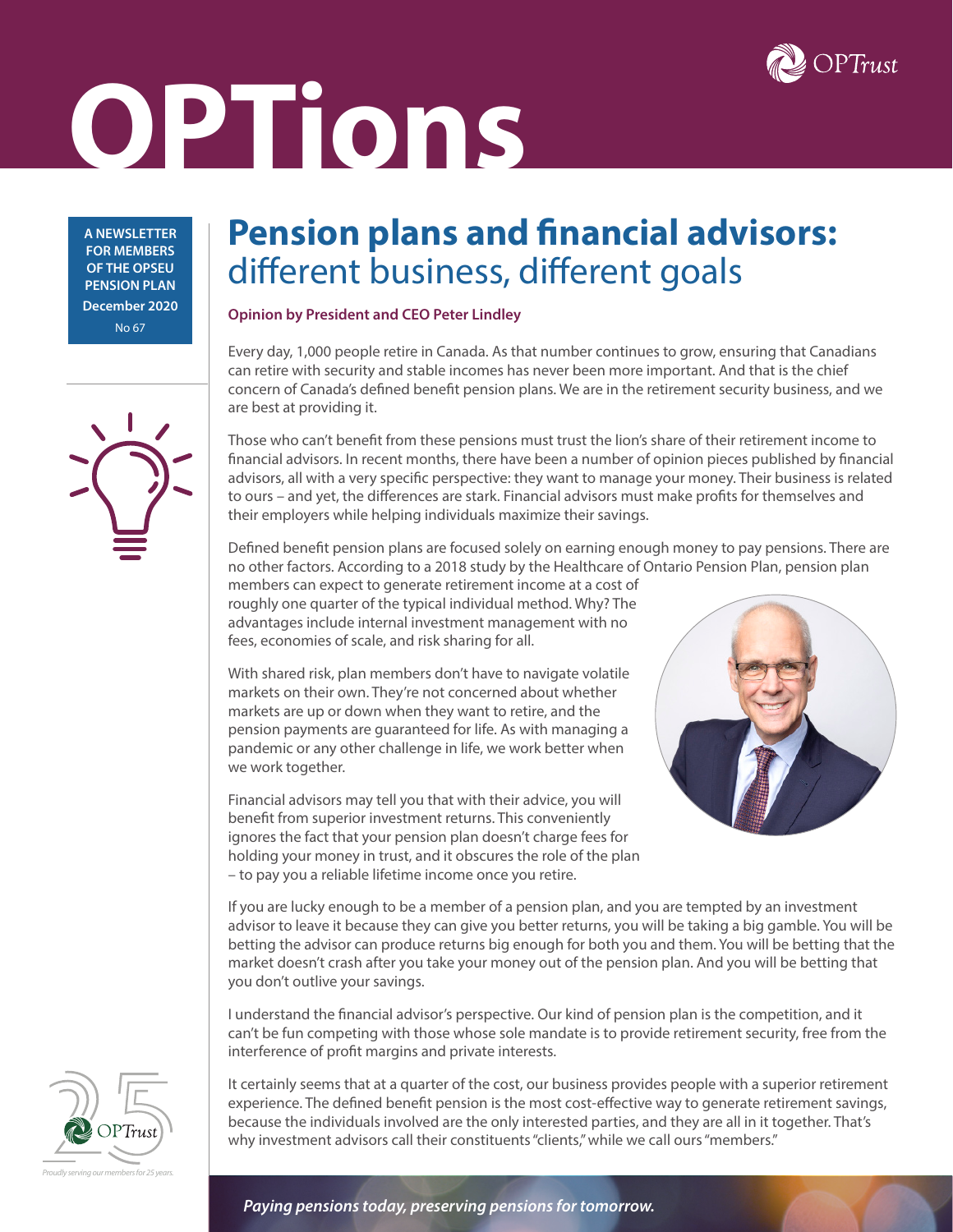# **Retiree pensions to increase by 1%**



Starting January 1, 2021 pensions being paid to **OPTrust retirees will increase by 1%.** The adjustment is a valuable feature of the Plan that helps pensions keep pace with inflation in retirement. The inflation rate is measured by the Consumer Price Index (CPI), reported by Statistics Canada, which OPTrust adopts to set the adjustment.

Many economic factors are working together to keep inflation low. COVID-19 is also disrupting the economy – consumer goods and services such as clothing and footwear, air travel and gas prices all experienced a decline for much of 2020. Other factors that have contributed include an aging population, technological innovation and increasing globalization.

According to the Bank of Canada, low, stable and predictable inflation is good for the economy – and for Canadians' finances. It helps money keep its value and makes it easier for everyone to plan how, where and when they spend. While it feels like everything is becoming more expensive, inflation has been consistently low over the past decade and OPTrust's annual cost of living adjustments (COLA) for retirees continue to reflect that. Since the Plan's inception in 1995, COLA has averaged 1.8% per year.



## **Changes to** commuted value calculations

Earlier this year, the **Canadian Institute of Actuaries announced that it would be changing the standards for calculating commuted values (CVs).** Like all defined benefit pension plans registered in Ontario, the OPSEU Pension Plan was required to adopt the new standards on December 1, 2020 to comply with provincial pension law.

A CV is the lump sum value of a deferred pension in today's dollars, estimated to be equal in value to a future pension.

The changes will impact the interest rate and retirement age assumptions that OPTrust uses to calculate CVs for members when they end their plan membership. These changes will likely reduce CVs in the short term but the impact over the mid to long term remains to be seen.

Pensions that are being paid to retired members or their survivors will not be affected by the changes, nor will pensions that members are entitled to receive when they retire in the future. Only members who are eligible to take their CV out of the Plan and decide to do so will be affected.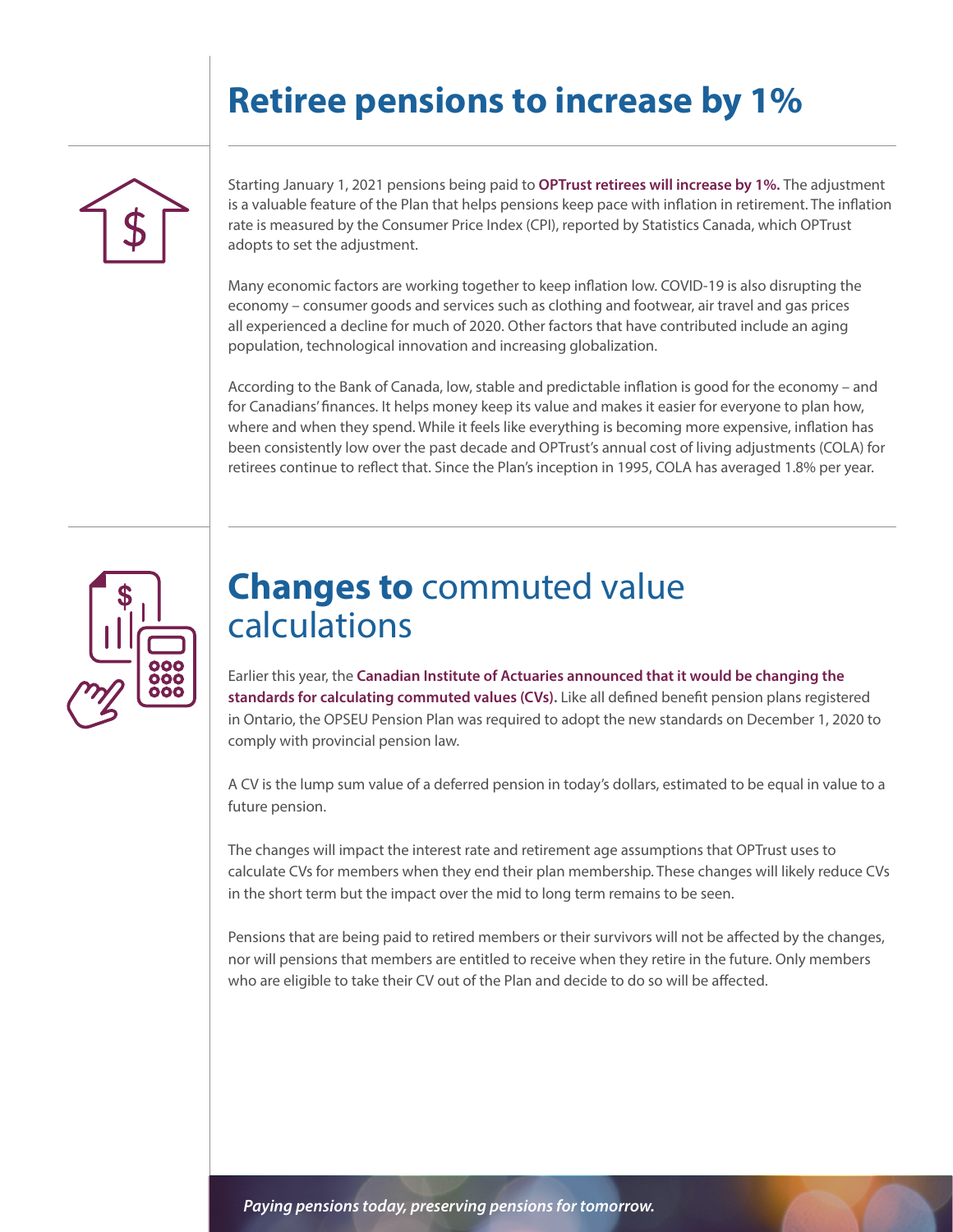# **Investing in challenging times:**  preserving pensions for tomorrow

**COVID-19 has made it a challenging year for investors.** OPTrust's mission is to pay pensions today and preserve pensions for tomorrow. Pensions are a long-term endeavour, with success measured over decades rather than years.

We know that periods of low returns are possible, which is why we continue to work diligently to weather these events. Despite the current volatility in the markets, the Plan is on a solid footing and positioned to provide our members with secure, predictable income in retirement for life. In these three articles, members of our investment team discuss our current approach.

**[Private equity at OPTrust](https://i3-invest.com/2020/12/private-equity-at-optrust/)** (from Investment Innovation Institute Insights)

**[How OPTrust is continuing to pay pensions in a low interest rate environment](https://www.acpm.com/ACPM/The-Observer/2020-Issue-3/Industry-Insider/Articles-of-Interest/How-OPTrust-is-Continuing-to-Pay-Pensions-in-a-Low.aspx)** (from ACPM Observer)

**[The importance of resilience](https://www.top1000funds.com/2020/05/the-importance-of-resilience/)** (from top1000funds.com)



# Going **digital!**

As Canada and the world take measures to slow down and contain the spread of COVID-19, we are doing our utmost to ensure we are being responsible to our members and our team.

The OPTrust office is closed to all visitors until further notice and paper mail is no longer being collected and processed. You can connect with us immediately by sending all your pension documents using your **[Online Services](https://www.optrust.com/OnlineServices/default.asp)** account or our **[Contact us](https://www.optrust.com/contactus/p_contactus.asp)** drop box feature. If you haven't already done so, go digital to avoid any delays. It's safe, secure and fast!





# **Temporary** Plan amendment

The terms of the OPSEU Pension Plan were amended in 2020 to suspend the re-employment earnings ceiling for retired members who return to work to perform duties related to the COVID-19 pandemic. This temporary provision was effective from March 17 to November 30, 2020 and then extended further to March 31, 2021. It allows retired members to return to work to assist with COVID-19 efforts without impacting their pension.

*Paying pensions today, preserving pensions for tomorrow.*